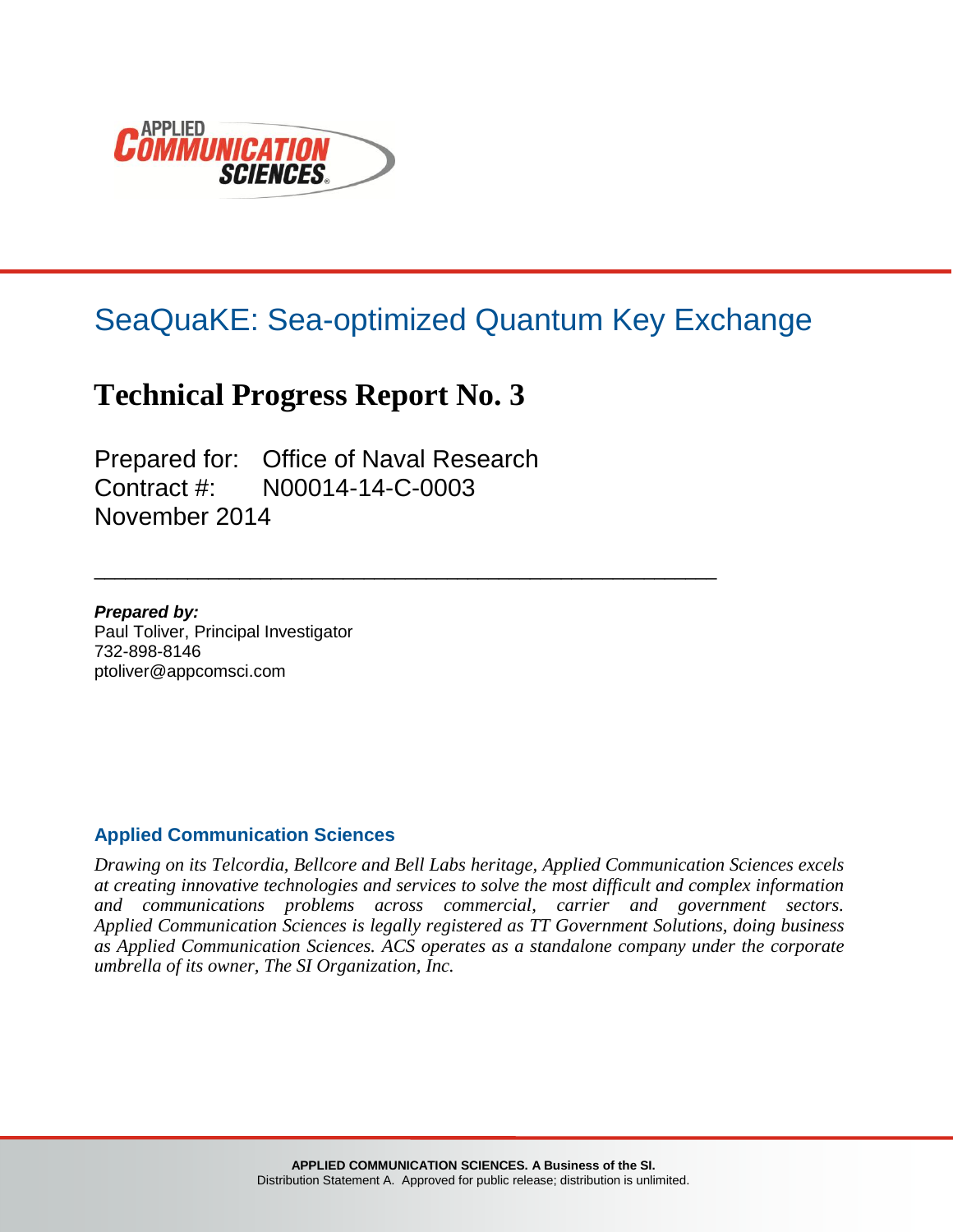| <b>REPORT DOCUMENTATION PAGE</b>                                                                                                                                                 |                    |                                                              |                                                                                                              | <b>FORM APPROVED</b><br>OMB No. 0704-0188 |                         |                                                                                                                                                                                                                                                                                                                                                                                                                                                                                                                                                                                                                                                                                                                                                                                                                                                                                                 |
|----------------------------------------------------------------------------------------------------------------------------------------------------------------------------------|--------------------|--------------------------------------------------------------|--------------------------------------------------------------------------------------------------------------|-------------------------------------------|-------------------------|-------------------------------------------------------------------------------------------------------------------------------------------------------------------------------------------------------------------------------------------------------------------------------------------------------------------------------------------------------------------------------------------------------------------------------------------------------------------------------------------------------------------------------------------------------------------------------------------------------------------------------------------------------------------------------------------------------------------------------------------------------------------------------------------------------------------------------------------------------------------------------------------------|
|                                                                                                                                                                                  |                    | number. PLEASE DO NOT RETURN YOUR FORM TO THE ABOVE ADDRESS. |                                                                                                              |                                           |                         | Public reporting burden for this collection of information is estimated to average 1 hour per response, including the time for reviewing instructions, searching existing data<br>sources, gathering and maintaining the data needed, and completing and reviewing the collection of information. Send comments regarding this burden estimate or any other<br>aspect of this collection of information, including suggestions for reducing this burden to Department of Defense, Washington Headquarters Services. Directorate for<br>Information Operations and Reports (0704-0188), 1215 Jefferson Davis Highway, Suite 1204 Arlington, VA 22202-4302. Respondents should be aware that notwithstanding<br>any other provision of law, no person shall be subject to any penalty for failing to comply with a collection of information if it does not display a currently valid OMB control |
| 1. REPORT DATE                                                                                                                                                                   |                    | 2. REPORT TYPE                                               |                                                                                                              |                                           | <b>3. DATES COVERED</b> | (From - To)                                                                                                                                                                                                                                                                                                                                                                                                                                                                                                                                                                                                                                                                                                                                                                                                                                                                                     |
| November 2014                                                                                                                                                                    |                    |                                                              | <b>Quarterly Technical Progress Report</b>                                                                   |                                           |                         | September 2014 - November 2014                                                                                                                                                                                                                                                                                                                                                                                                                                                                                                                                                                                                                                                                                                                                                                                                                                                                  |
| <b>4. TITLE AND SUBTITLE</b>                                                                                                                                                     |                    |                                                              |                                                                                                              |                                           | 5a. CONTRACT NUMBER     |                                                                                                                                                                                                                                                                                                                                                                                                                                                                                                                                                                                                                                                                                                                                                                                                                                                                                                 |
|                                                                                                                                                                                  |                    | SeaQuaKE: Sea-optimized Quantum Key Exchange                 |                                                                                                              |                                           |                         | N00014-14-C-0003                                                                                                                                                                                                                                                                                                                                                                                                                                                                                                                                                                                                                                                                                                                                                                                                                                                                                |
|                                                                                                                                                                                  |                    |                                                              |                                                                                                              |                                           | 5b. GRANT NUMBER        |                                                                                                                                                                                                                                                                                                                                                                                                                                                                                                                                                                                                                                                                                                                                                                                                                                                                                                 |
| Technical Progress Report No. 1                                                                                                                                                  |                    |                                                              |                                                                                                              |                                           |                         | 5c. PROGRAM ELEMENT NUMBER                                                                                                                                                                                                                                                                                                                                                                                                                                                                                                                                                                                                                                                                                                                                                                                                                                                                      |
|                                                                                                                                                                                  |                    |                                                              |                                                                                                              |                                           |                         |                                                                                                                                                                                                                                                                                                                                                                                                                                                                                                                                                                                                                                                                                                                                                                                                                                                                                                 |
| 6. AUTHOR(S)                                                                                                                                                                     |                    |                                                              |                                                                                                              |                                           | 5d. PROJECT NUMBER      |                                                                                                                                                                                                                                                                                                                                                                                                                                                                                                                                                                                                                                                                                                                                                                                                                                                                                                 |
|                                                                                                                                                                                  |                    |                                                              |                                                                                                              |                                           |                         |                                                                                                                                                                                                                                                                                                                                                                                                                                                                                                                                                                                                                                                                                                                                                                                                                                                                                                 |
| <b>Paul Toliver</b>                                                                                                                                                              |                    |                                                              |                                                                                                              |                                           | 5e. TASK NUMBER         |                                                                                                                                                                                                                                                                                                                                                                                                                                                                                                                                                                                                                                                                                                                                                                                                                                                                                                 |
|                                                                                                                                                                                  |                    |                                                              |                                                                                                              |                                           | 5f. WORK UNIT NUMBER    |                                                                                                                                                                                                                                                                                                                                                                                                                                                                                                                                                                                                                                                                                                                                                                                                                                                                                                 |
|                                                                                                                                                                                  |                    |                                                              |                                                                                                              |                                           |                         |                                                                                                                                                                                                                                                                                                                                                                                                                                                                                                                                                                                                                                                                                                                                                                                                                                                                                                 |
| 7. PERFORMING ORGANIZATION NAME(S) AND ADDRESS(ES)                                                                                                                               |                    |                                                              |                                                                                                              |                                           |                         | 8. PERFORMING ORGANIZATION REPORT                                                                                                                                                                                                                                                                                                                                                                                                                                                                                                                                                                                                                                                                                                                                                                                                                                                               |
|                                                                                                                                                                                  |                    |                                                              | TT Government Solutions (dba Applied Communication Sciences)                                                 | <b>NUMBER</b>                             |                         |                                                                                                                                                                                                                                                                                                                                                                                                                                                                                                                                                                                                                                                                                                                                                                                                                                                                                                 |
| 150 Mount Airy Road                                                                                                                                                              |                    |                                                              |                                                                                                              |                                           |                         |                                                                                                                                                                                                                                                                                                                                                                                                                                                                                                                                                                                                                                                                                                                                                                                                                                                                                                 |
| Basking Ridge, NJ 07920-2021                                                                                                                                                     |                    |                                                              |                                                                                                              |                                           |                         |                                                                                                                                                                                                                                                                                                                                                                                                                                                                                                                                                                                                                                                                                                                                                                                                                                                                                                 |
|                                                                                                                                                                                  |                    | 9. SPONSORING/MONITORING AGENCY NAME(S) AND ADDRESS(ES)      |                                                                                                              |                                           |                         | 10. SPONSOR/MONITOR'S ACRONYM(S)                                                                                                                                                                                                                                                                                                                                                                                                                                                                                                                                                                                                                                                                                                                                                                                                                                                                |
| Office of Naval Research                                                                                                                                                         |                    |                                                              |                                                                                                              |                                           |                         | ONR, DCMA                                                                                                                                                                                                                                                                                                                                                                                                                                                                                                                                                                                                                                                                                                                                                                                                                                                                                       |
|                                                                                                                                                                                  |                    | 875 North Randolph Street, Arlington VA 22203                |                                                                                                              |                                           |                         | 11. SPONSOR/MONITOR'S REPORT NUMBER(S)                                                                                                                                                                                                                                                                                                                                                                                                                                                                                                                                                                                                                                                                                                                                                                                                                                                          |
| <b>DCMA Springfield</b>                                                                                                                                                          |                    |                                                              |                                                                                                              |                                           |                         |                                                                                                                                                                                                                                                                                                                                                                                                                                                                                                                                                                                                                                                                                                                                                                                                                                                                                                 |
|                                                                                                                                                                                  |                    |                                                              |                                                                                                              |                                           |                         |                                                                                                                                                                                                                                                                                                                                                                                                                                                                                                                                                                                                                                                                                                                                                                                                                                                                                                 |
| Bldg. 93, Picatinny Arsenal, NJ 07806-5000<br><b>12. DISTRIBUTION/AVAILABILITY STATEMENT</b>                                                                                     |                    |                                                              |                                                                                                              |                                           |                         |                                                                                                                                                                                                                                                                                                                                                                                                                                                                                                                                                                                                                                                                                                                                                                                                                                                                                                 |
|                                                                                                                                                                                  |                    |                                                              | Distribution Statement A. Approved for public release; distribution is unlimited                             |                                           |                         |                                                                                                                                                                                                                                                                                                                                                                                                                                                                                                                                                                                                                                                                                                                                                                                                                                                                                                 |
| <b>13. SUPPLEMENTARY NOTES</b>                                                                                                                                                   |                    |                                                              |                                                                                                              |                                           |                         |                                                                                                                                                                                                                                                                                                                                                                                                                                                                                                                                                                                                                                                                                                                                                                                                                                                                                                 |
|                                                                                                                                                                                  |                    |                                                              | ONR-funded research: Special Notice 13-SN-0004 under ONRBAA13-001                                            |                                           |                         |                                                                                                                                                                                                                                                                                                                                                                                                                                                                                                                                                                                                                                                                                                                                                                                                                                                                                                 |
| <b>14. ABSTRACT</b>                                                                                                                                                              |                    |                                                              |                                                                                                              |                                           |                         |                                                                                                                                                                                                                                                                                                                                                                                                                                                                                                                                                                                                                                                                                                                                                                                                                                                                                                 |
|                                                                                                                                                                                  |                    |                                                              |                                                                                                              |                                           |                         | This is the 3rd quarterly Technical Progress Report summarizing progress on the Sea-optimized Quantum Key Exchange                                                                                                                                                                                                                                                                                                                                                                                                                                                                                                                                                                                                                                                                                                                                                                              |
|                                                                                                                                                                                  |                    |                                                              |                                                                                                              |                                           |                         |                                                                                                                                                                                                                                                                                                                                                                                                                                                                                                                                                                                                                                                                                                                                                                                                                                                                                                 |
| (SeaQuaKE) project, which is led by Applied Communications Sciences under the ONR Free Space Optical Quantum Key<br>Distribution Special Notice (13-SN-0004 under ONRBAA13-001). |                    |                                                              |                                                                                                              |                                           |                         |                                                                                                                                                                                                                                                                                                                                                                                                                                                                                                                                                                                                                                                                                                                                                                                                                                                                                                 |
| In this technical report, we describe modeling results of an entangled photon-pair source based on spontaneous four-wave                                                         |                    |                                                              |                                                                                                              |                                           |                         |                                                                                                                                                                                                                                                                                                                                                                                                                                                                                                                                                                                                                                                                                                                                                                                                                                                                                                 |
| mixing for proposed application in a maritime quantum communications system. In particular, we consider wavelength-                                                              |                    |                                                              |                                                                                                              |                                           |                         |                                                                                                                                                                                                                                                                                                                                                                                                                                                                                                                                                                                                                                                                                                                                                                                                                                                                                                 |
|                                                                                                                                                                                  |                    |                                                              |                                                                                                              |                                           |                         | dependent performance of such a source taking into account critical material parameters. Furthermore, we extend this to                                                                                                                                                                                                                                                                                                                                                                                                                                                                                                                                                                                                                                                                                                                                                                         |
|                                                                                                                                                                                  |                    |                                                              |                                                                                                              |                                           |                         | full system modeling that includes not only the wavelength dependencies of the source within the transmitter element but                                                                                                                                                                                                                                                                                                                                                                                                                                                                                                                                                                                                                                                                                                                                                                        |
|                                                                                                                                                                                  |                    |                                                              | also wavelength-dependent losses based on our previous channel simulations as well as a wavelength-dependent |                                           |                         |                                                                                                                                                                                                                                                                                                                                                                                                                                                                                                                                                                                                                                                                                                                                                                                                                                                                                                 |
| superconducting detector model.                                                                                                                                                  |                    |                                                              |                                                                                                              |                                           |                         |                                                                                                                                                                                                                                                                                                                                                                                                                                                                                                                                                                                                                                                                                                                                                                                                                                                                                                 |
| <b>15. SUBJECT TERMS</b>                                                                                                                                                         |                    |                                                              |                                                                                                              |                                           |                         |                                                                                                                                                                                                                                                                                                                                                                                                                                                                                                                                                                                                                                                                                                                                                                                                                                                                                                 |
|                                                                                                                                                                                  |                    |                                                              | Quantum communications, free-space optical communications                                                    |                                           |                         |                                                                                                                                                                                                                                                                                                                                                                                                                                                                                                                                                                                                                                                                                                                                                                                                                                                                                                 |
| 16. SECURITY CLASSIFICATION OF:                                                                                                                                                  |                    |                                                              | <b>17. LIMITATION OF</b>                                                                                     | 17. NUMBER                                |                         | <b>19. NAME OF RESPONSIBLE PERSON</b>                                                                                                                                                                                                                                                                                                                                                                                                                                                                                                                                                                                                                                                                                                                                                                                                                                                           |
|                                                                                                                                                                                  |                    |                                                              | <b>ABSTRACT</b>                                                                                              | OF PAGES                                  |                         | Paul Toliver                                                                                                                                                                                                                                                                                                                                                                                                                                                                                                                                                                                                                                                                                                                                                                                                                                                                                    |
| a. REPORT                                                                                                                                                                        | <b>b. ABSTRACT</b> | c. THIS PAGE                                                 | Same as                                                                                                      | 12                                        |                         | 20. TELEPHONE NUMBER                                                                                                                                                                                                                                                                                                                                                                                                                                                                                                                                                                                                                                                                                                                                                                                                                                                                            |
| Unclassified                                                                                                                                                                     | Unclassified       | Unclassified                                                 | report (SAR)                                                                                                 |                                           |                         | (732) 898-8146                                                                                                                                                                                                                                                                                                                                                                                                                                                                                                                                                                                                                                                                                                                                                                                                                                                                                  |
|                                                                                                                                                                                  |                    |                                                              |                                                                                                              |                                           |                         | Standard Form 298 (Rev. 8--98)                                                                                                                                                                                                                                                                                                                                                                                                                                                                                                                                                                                                                                                                                                                                                                                                                                                                  |
|                                                                                                                                                                                  |                    |                                                              |                                                                                                              |                                           |                         | Prescribed by ANSI Std. Z39.18                                                                                                                                                                                                                                                                                                                                                                                                                                                                                                                                                                                                                                                                                                                                                                                                                                                                  |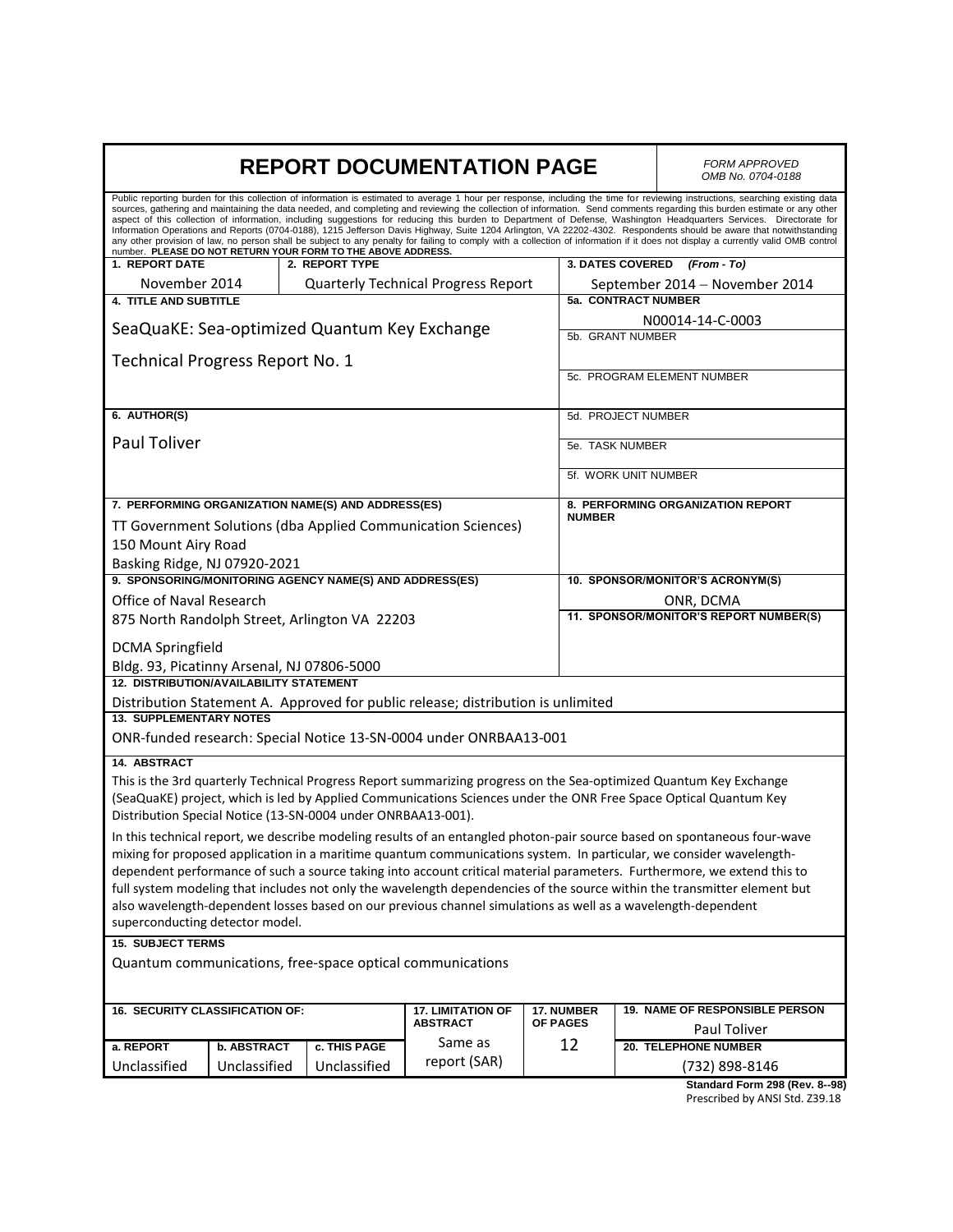

## **Table of Contents**

| 3 <sup>1</sup> |                          |  |
|----------------|--------------------------|--|
|                | 3.1<br>3.2<br>3.3        |  |
| $\overline{4}$ |                          |  |
|                | 4.1<br>4.2<br>4.3<br>4.4 |  |
| 5.             |                          |  |
|                |                          |  |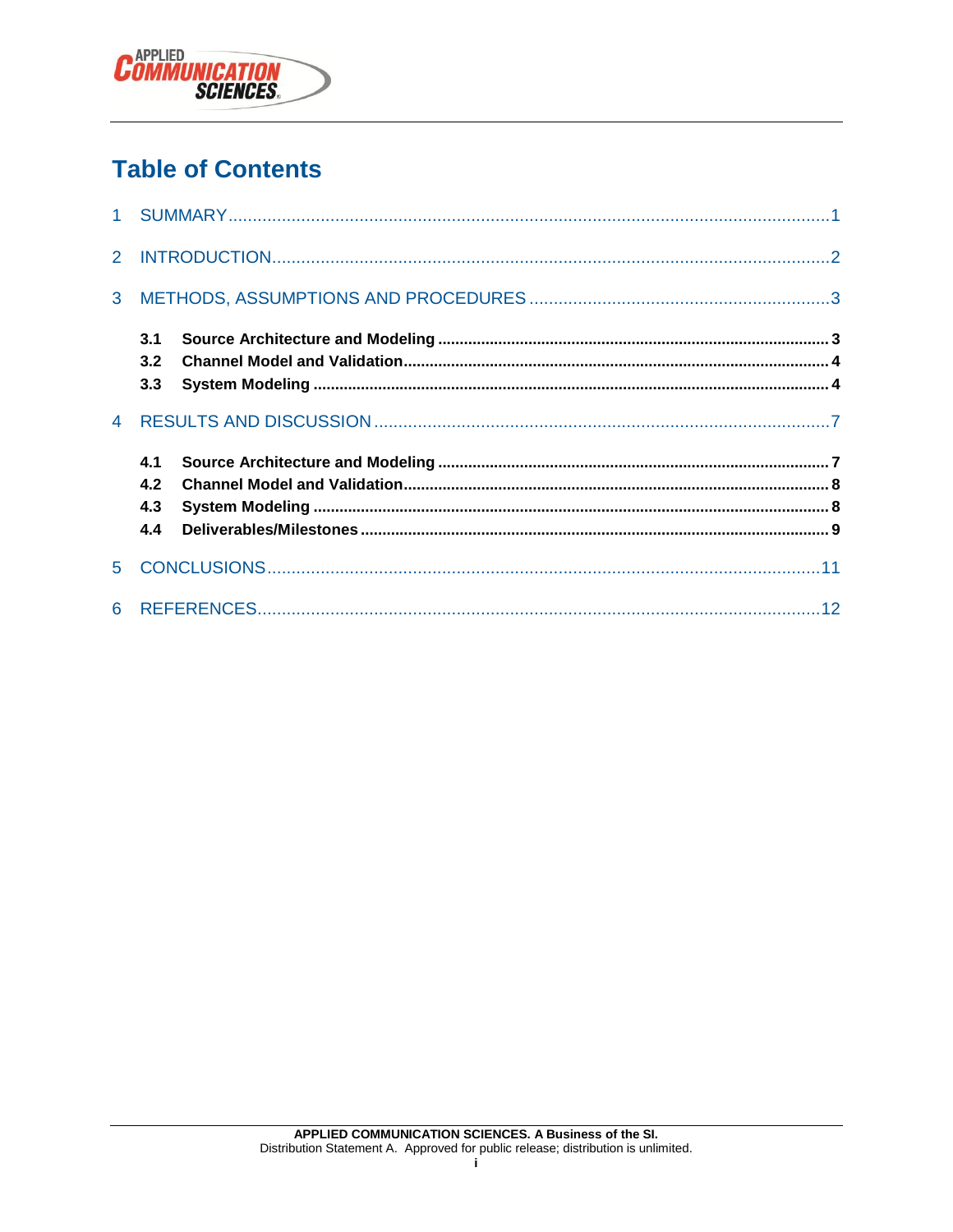

#### <span id="page-3-0"></span>**1 Summary**

This is the 3rd quarterly Technical Progress Report summarizing progress on the Sea-optimized Quantum Key Exchange (SeaQuaKE) project, which is led by Applied Communications Sciences under the ONR Free Space Optical Quantum Key Distribution Special Notice (13-SN-0004 under ONRBAA13-001).

In this technical report, we describe modeling results of an entangled photon-pair source based on spontaneous four-wave mixing for proposed application in a maritime quantum communications system. In particular, we consider wavelength-dependent performance of such a source taking into account critical material parameters. Furthermore, we extend this to full system modeling that includes not only the wavelength dependencies of the source within the transmitter element but also wavelength-dependent losses based on our previous channel simulations as well as a wavelength-dependent superconducting detector model.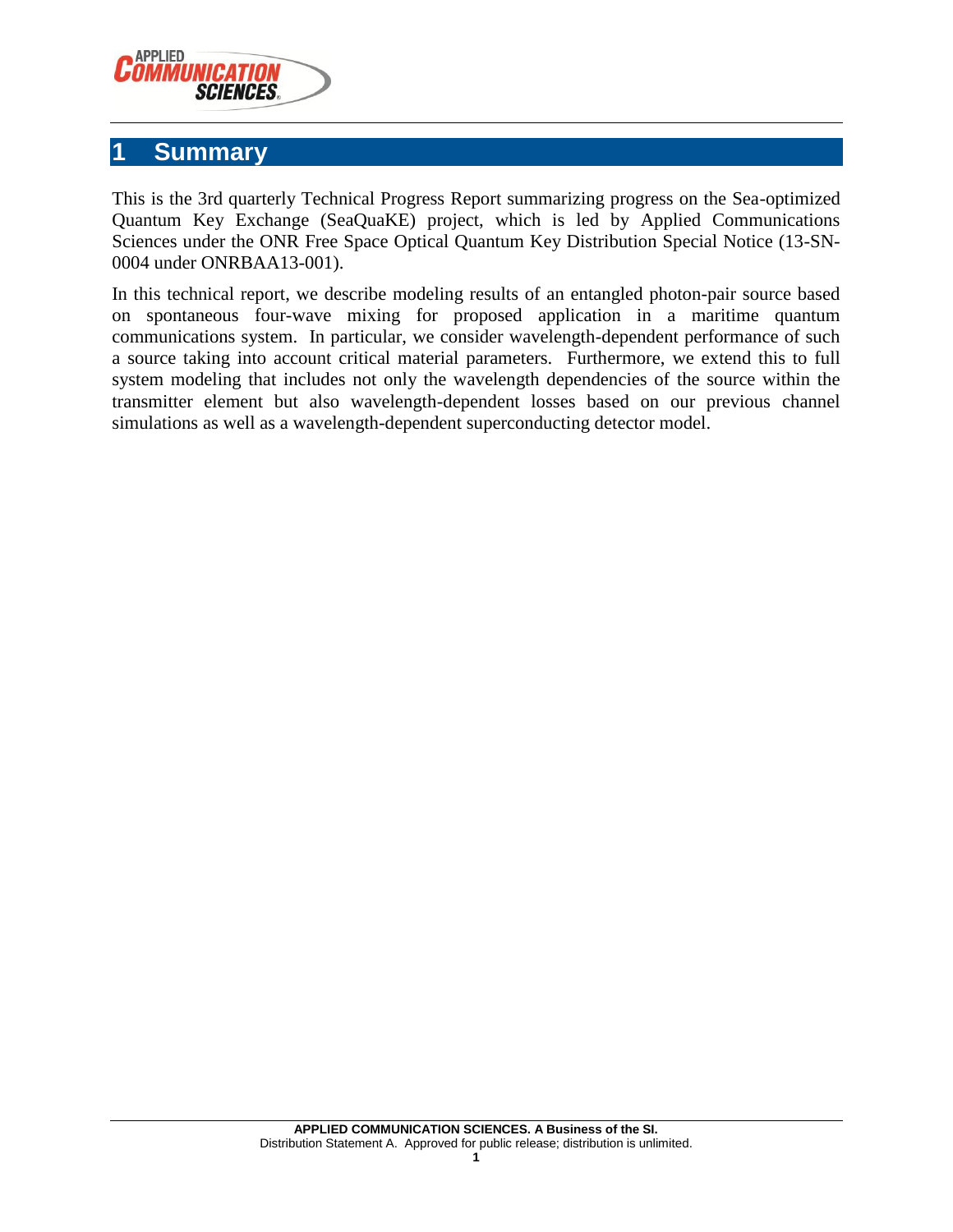

#### <span id="page-4-0"></span>**2 Introduction**

The objective of the ONR SeaQuaKE project is to optimize the performance of free-space optical (FSO) quantum key distribution (QKD) operating under challenging maritime atmospheric conditions. In particular, a modeling framework will be developed to guide optimization of the *system operating wavelength* in order to maximize throughput and/or transmission distance over a wide range of atmospheric conditions. The framework will consider the major components of the quantum communication system including the transmitter, quantum channel, and receiver elements. Applied Communication Sciences (ACS) will focus its efforts on the transmitter and receiver elements, while Stevens Institute of Technology (SIT) will focus their effort on the freespace channel.

The focus areas over the last quarter include (i) development of a wavelength-dependent, entangled photon-pair source model and (ii) end-to-end system modeling that incorporates transmitter, channel, and receiver wavelength dependencies. The modeling approach we employed and the results of the analysis are described below.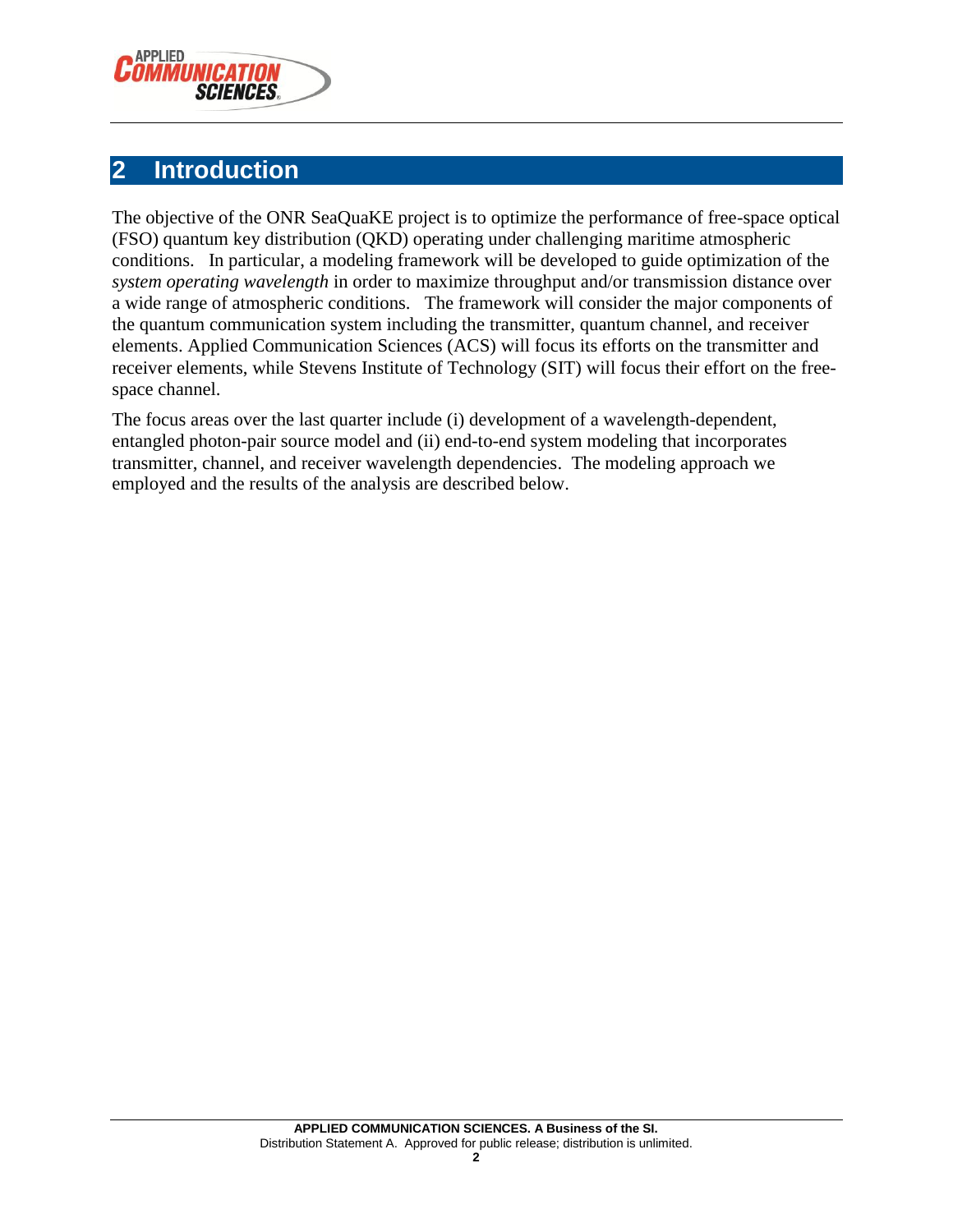

## <span id="page-5-0"></span>**3 Methods, Assumptions and Procedures**

#### <span id="page-5-1"></span>**3.1 Source Architecture and Modeling**

The QKD transmitter in our system is hyper-entanglement based in order to improve system throughput. Polarization and time-bin entanglement are the two degrees of freedom that will be utilized. The heart of the entanglement generator is the high-power pump and the passive fiber medium which generates correlated photon pairs through the process of spontaneous four-wave mixing (SFWM). We have already established in a previous report that viable technologies exist for pump lasers at all the wavelength bands of interest: 0.8, 1.3, 1.55, 3.5, and 9  $\mu$ m. These wavelengths correspond to low-loss transmission windows in the atmosphere. Due to the apparent flexibility of many source technologies, and an additional low-loss window near 5 micron, we also consider this as a wavelength of interest in this report.

We consider in this report available material technologies for the correlated photon pair generation. We have chosen state-of-the-art materials which are currently being focused on for nonlinear optics in the near-infrared (NIR) and mid-wavelength infrared (MWIR) bands. We assume that the pump technology for each wavelength will be able to generate sufficient peak powers to optimally utilize the chosen material. Using standard SFWM equations, we are then able to calculate the correlated signal pair rates, and the spontaneous Raman generation rate. From these signal and noise photons, we calculate a coincidence-to-accidental ratio (CAR), which is a standard quantum system metric and is analogous to signal-to-noise ratio. As the CAR increases, the QKD system can more efficiently generate good key material. These source calculations are then plugged into the system model to predict actual QKD system performance over a free-space channel.

A simplified source model is considered for our analysis, which is shown in [Figure 1](#page-5-2) below. The passive components for producing hyperentanglement have been removed so that the impact of the varying critical materials properties can be properly evaluated.



<span id="page-5-2"></span>Figure 1. Source model for evaluating materials properties on correlated photon pair and Raman photon generation.

The materials chosen for SFWM in each wavelength band are summarized in Table 1 below. The relevant materials properties, e.g. the nonlinear refractive index  $(n_2)$  and Raman gain  $(g_R)$ , have been taken from available literature. Where the wavelength dispersion of these parameters could not be found explicitly, established scaling rules were used to provide workable estimates. These materials can all be fabricated into optical fibers in order to maximize the nonlinear interaction lengths. We assume that through proper waveguide design, the zero-dispersion wavelength can be engineered for optimal correlated photon pair generation. For example, photonic crystal fiber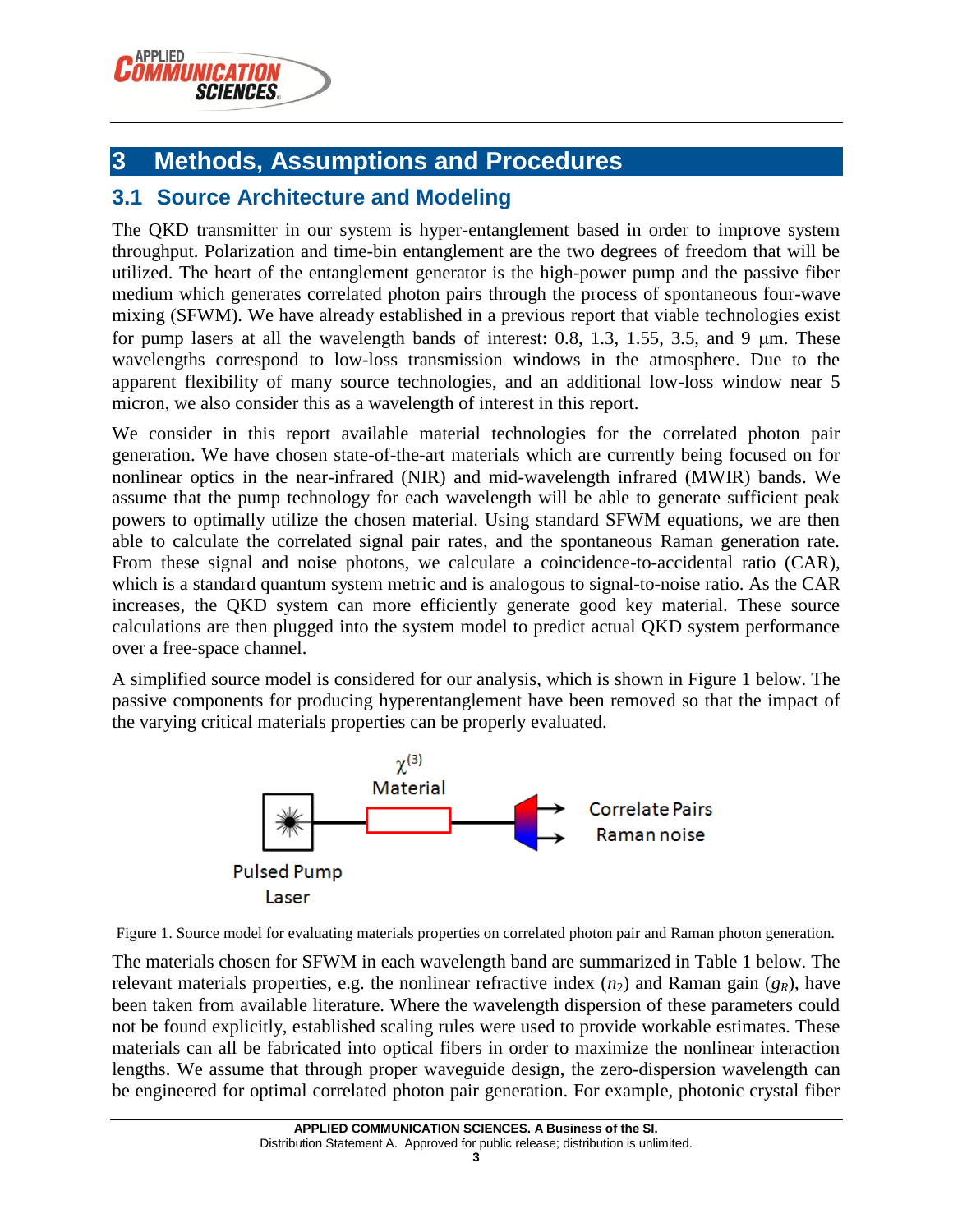

(PhC) is considered for pair generation at  $0.8 \mu m$  in silica. Also, to simplify comparison, we assume the correlated photon pair filters are equally spaced from the pump (in frequency) for each wavelength band. In general, this tends to minimize the Raman noise and improve the coincidence-to-accidental ratio (CAR).

| i ault I. Nuhillittai OL YYNI Malthais |                                 |  |
|----------------------------------------|---------------------------------|--|
| Wavelength (µm)                        | <b>Materials</b>                |  |
| 0.8                                    | Silica PhC                      |  |
| 1.3                                    | Silica                          |  |
| 1.5                                    | Silica                          |  |
| 3.5                                    | Tellurite                       |  |
| 5                                      | As <sub>2</sub> S <sub>3</sub>  |  |
|                                        | As <sub>2</sub> Se <sub>3</sub> |  |

|  | Table 1. Nonlinear SFWM Materials |  |  |
|--|-----------------------------------|--|--|
|--|-----------------------------------|--|--|

Table 2 Acronyms: SFWM = spontaneous four wave mixing; PhC = photonic crystal fiber

#### <span id="page-6-0"></span>**3.2 Channel Model and Validation**

Equipment for validating the channel model has been investigated in the past quarter. In particular, instruments for setting up a known particle distribution have been explored along with tunable source technologies for scanning transmission loss. There are no additional updates regarding channel modeling and validation in this quarter.

#### <span id="page-6-1"></span>**3.3 System Modeling**

Using the source model described in Section [3.1](#page-5-1) along with MODTRAN simulations of the atmospheric channel that were described in our previous quarterly report, the end-to-end performance of entanglement-based QKD system was projected. The previous results of the MODTRAN simulation for standard set of conditions (U.S. standard atmosphere, Navy Maritime aerosol model) assuming a 30 km free-space link distance at an altitude of 10 m are shown again for convenience in [Figure 2.](#page-7-0) The channel transmittance was extracted at wavelengths corresponding to each of the possible source wavelengths  $(0.8, 1.3, 1.5, 3.5, 5,$  and 9  $\mu$ m) for both the 10 km and 23 km modeled atmospheric visibility conditions. Note that since 0.8  $\mu$ m was not included in the original MODTRAN simulation, the transmission was extrapolated from the general trend in loss observed close to  $1 \mu m$ .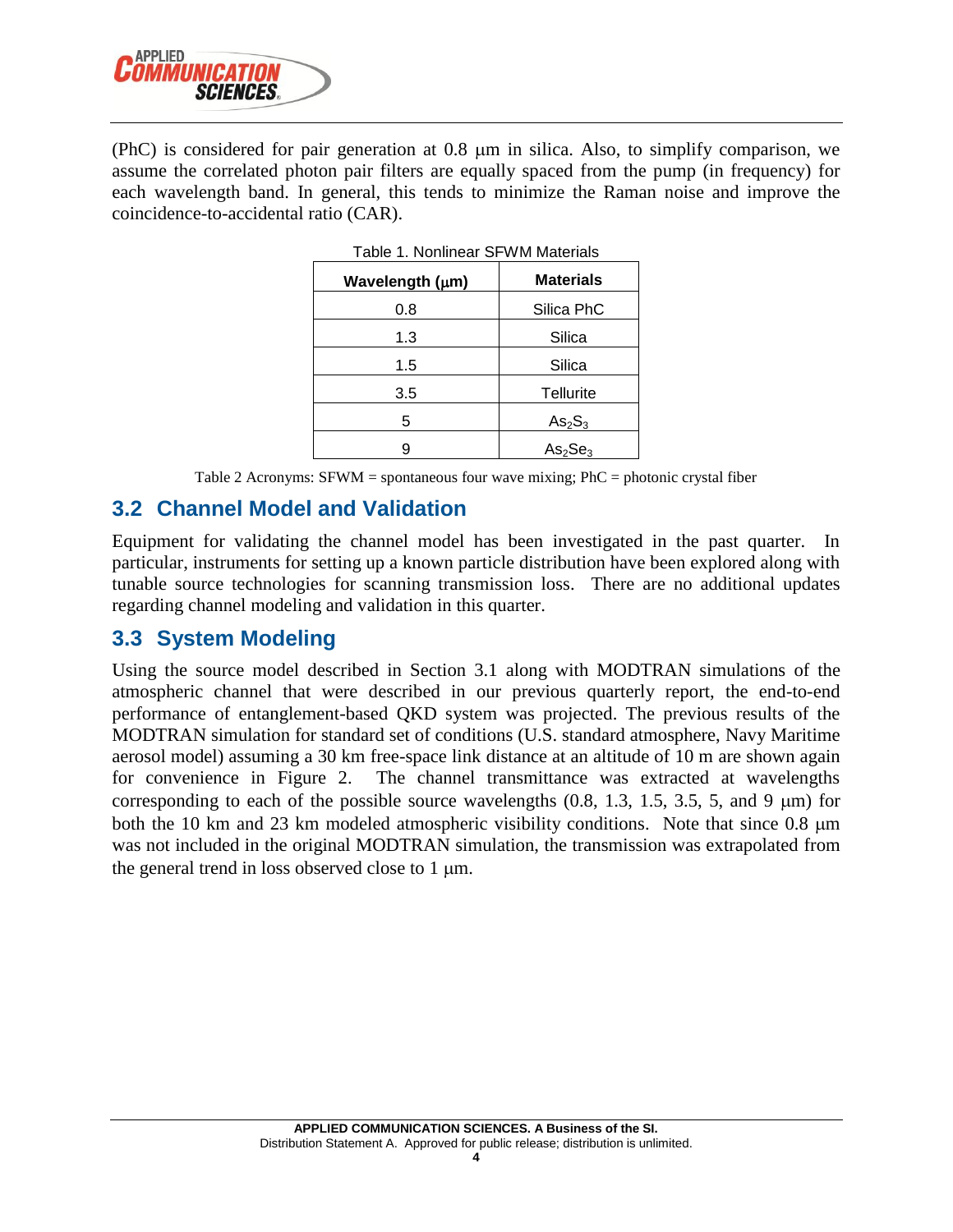



<span id="page-7-0"></span>Figure 2. MODTRAN atmospheric simulation of 30 km free-space link with different atmospheric visibility levels. (Navy Maritime aerosol model, U.S. standard atmosphere, additional parameters defined in  $2^{nd}$ -quarterly report)

To estimate wavelength dependencies of the receiver over the SWIR to MWIR regions, the superconducting nanowire single-photon detector (SNSPD) model we originally used in our proposal was adopted. It is based on the following scaling law [1]:

<span id="page-7-3"></span><span id="page-7-2"></span>
$$
\eta_{\text{det}}(\lambda) = \frac{\eta_0}{1 + \left(\frac{\lambda}{\lambda_c}\right)^n}
$$

that is fit to experimental measurements [2]. The parameters  $\eta_0$  and  $\lambda_c$  correspond to the efficiency limit at small wavelengths and the cut-off wavelength, respectively. The cut-off wavelength and the exponent, *n*, are used as fitting parameters to the experimental data as shown in [Figure 3](#page-7-1) below.



Figure 3. SNSPD efficiency vs.  $\lambda$  based on scaling model from [\[1\]](#page-7-2) with fit to data from [\[2\]](#page-7-3).

<span id="page-7-1"></span>In addition to the Raman noise generated in the source, another important source of noise for SNSPDs is the presence of blackbody radiation, where the single-mode photon probability is given by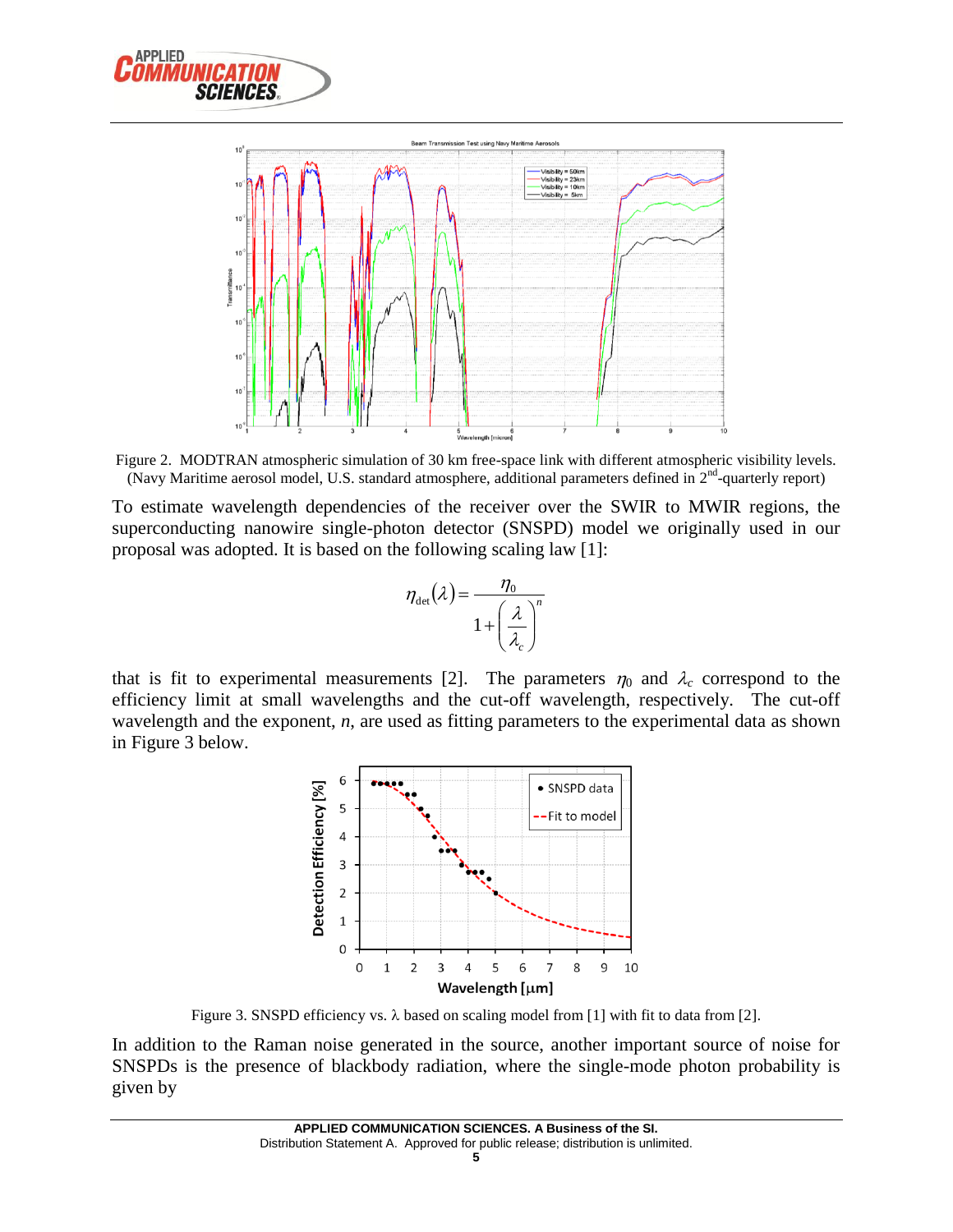

$$
\mu_{BB} = \frac{\Delta v_{\text{det}} \Delta \tau_{\text{det}}}{\exp(h v_0 / kT) - 1}
$$

where  $\Delta v_{\text{det}}$  is the bandwidth of detection,  $\Delta \tau_{\text{det}}$  is the detector gating window, h is the Planck constant,  $V_0$  is the center frequency, k is the Boltzmann constant, and T is the temperature in Kelvin. Similar to the source, a coincidence-to-accidentals ratio ( *CAR* ) can be calculated for the entire system by considering valid coincidences after relevant system losses are considered (i.e. channel transmittance and detector efficiency) compared to invalid coincidences that are primarily due to noise. In our system model, we assume spontaneous Raman scattering from the source and blackbody radiation as seen by detectors to be the dominant contributors to noise. From the system CAR, the system two-photon visibility (V) is calculated using  $V = (CAR - 1)/(CAR + 1)$  and the quantum bit error rate (*QBER*) is calculated using  $QBER = (1 - V)/2$ . Finally, using a entanglement-based system analysis modified from [3], the final key rate per detected pair is estimated by

$$
R = q[1 - H_2(QBER + \xi) - f(QBER)H_2(QBER)]
$$

where q is the basis reconciliation factor of  $\frac{1}{2}$ ,  $H_2$  is the binary entropy function,  $\xi$  is a security parameter, and  $f$  is an error correction efficiency parameter. Lastly, the rate,  $R$ , is scaled by the average detected coincidence per source pump pulse to estimate the final average key rate per pulse.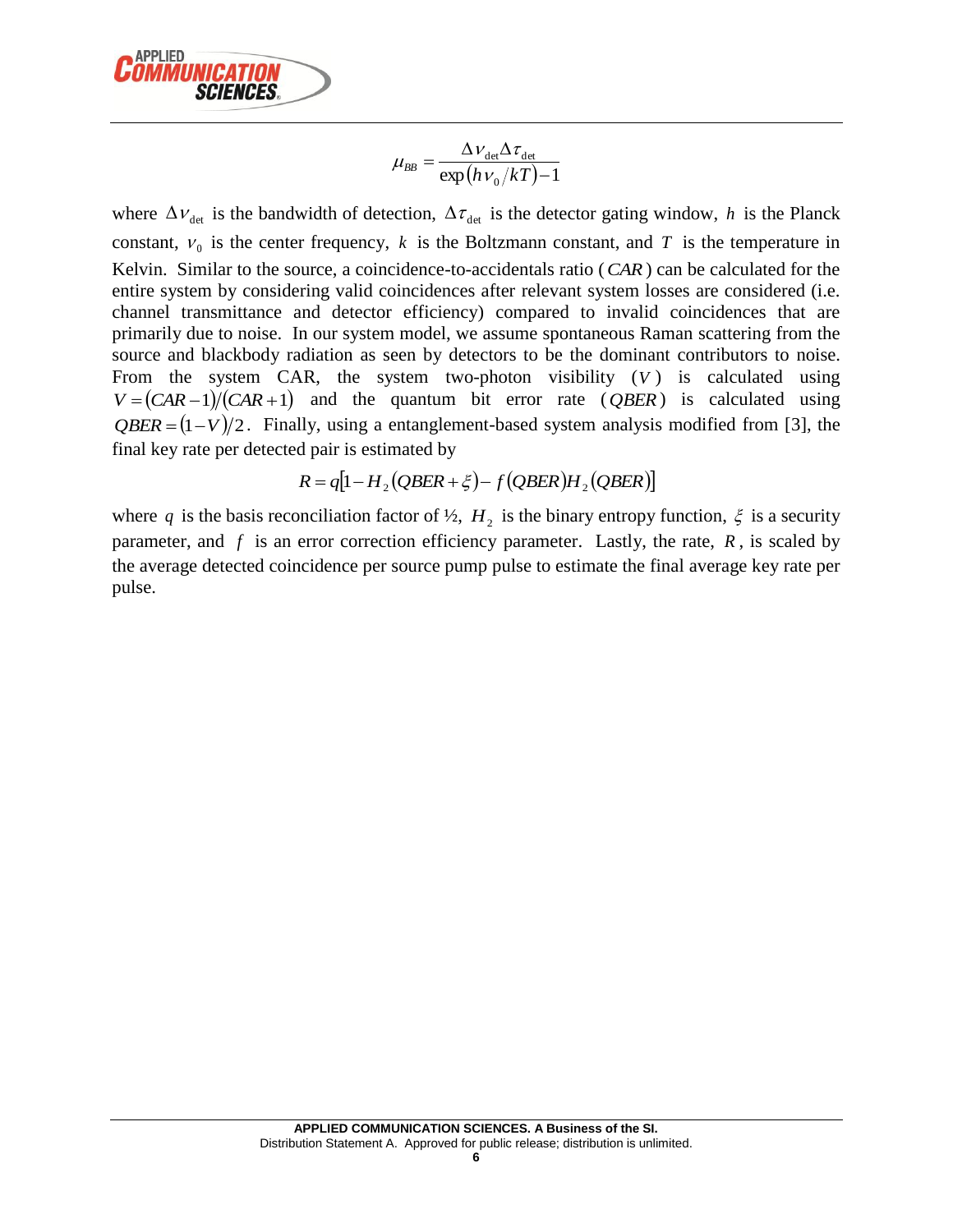

### <span id="page-9-0"></span>**4 Results and Discussion**

#### <span id="page-9-1"></span>**4.1 Source Architecture and Modeling**

Using the source model described in Section [3.1,](#page-5-1) the CAR was calculated for each material as a function of the pump power times the length (Power \* Length = *PL*) as this product controls both the correlated photon pair and Raman noise generation rates. In our formulae, the former scales with the square of this product, and the latter is simply linearly proportional to the product.



<span id="page-9-2"></span>Figure 4. Calculated coincidence-to-accidental ratio (CAR) as a function of power\*length for all wavelength bands

The results of the CAR calculation are summarized above in [Figure 4.](#page-9-2) We observe that at low *PL* the CAR approaches a large static value for each material. In this regime, the relative quantity of the correlated pairs to noise photons is high, but the pair generation rate is quite low. Silica fiber is very common for photon pair generation in the NIR, and we observe that both of the chalcogenide fibers  $(As_2S_3$  and  $As_2Se_3)$  in the MIR significantly out-perform silica in terms of CAR at low *PL*. As *PL* increases, the CAR tends to deteriorate though each material exhibits the beginning of its rapid decrease at different values for *PL*.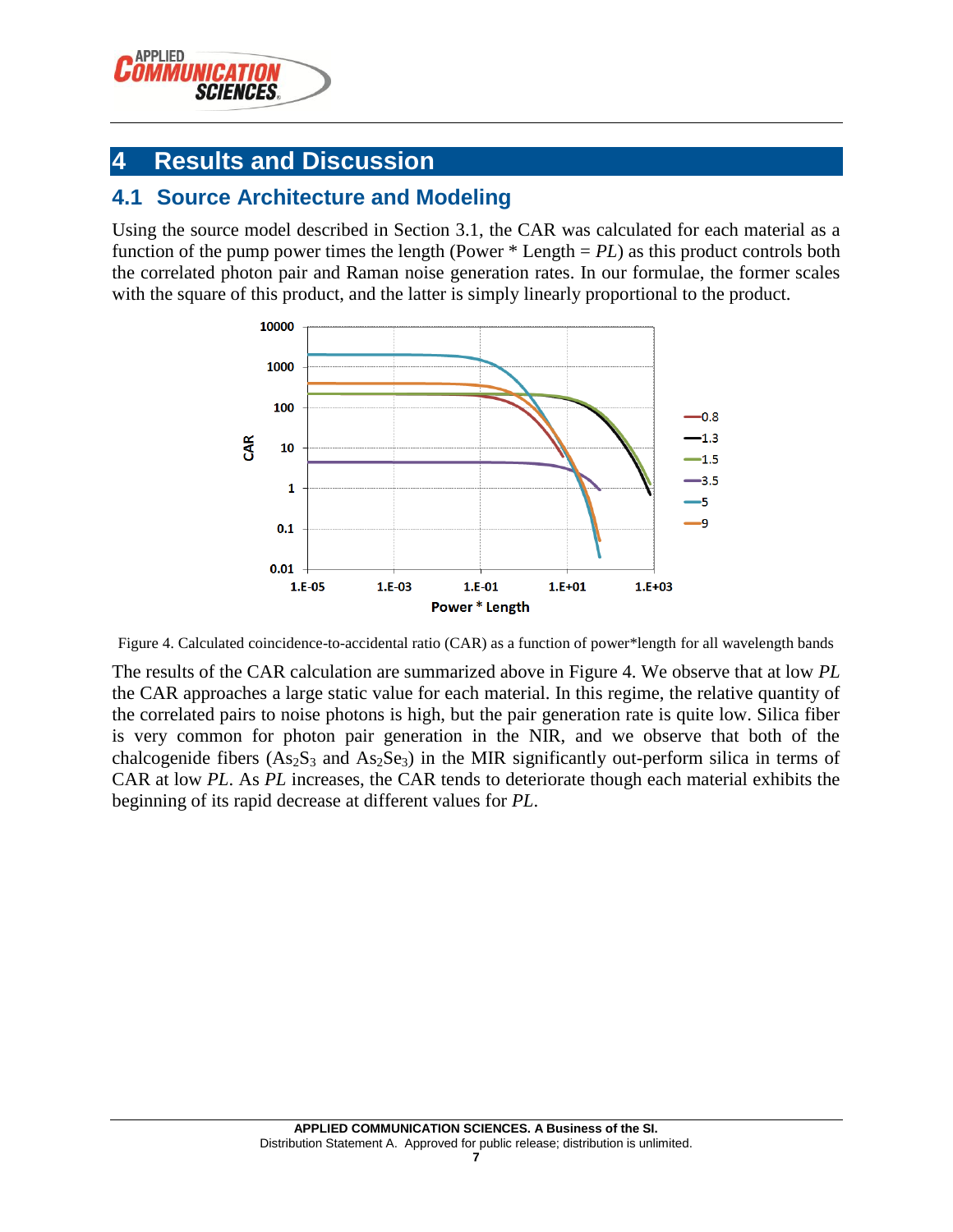



Figure 5. Calculated CAR in each wavelength band for two mean photon numbers

<span id="page-10-2"></span>In [Figure 5,](#page-10-2) we have computed the CAR in each wavelength band, assuming constant correlated photon pair generation rates (1e-4 (blue) and 1e-2 (red)). In this case, *PL* will be varied for each material to generate the desired pair rate. We note immediately that the larger pair rate, due to larger *PL*, corresponds to a lower CAR, which is consistent with [Figure 4.](#page-9-2) Generally, higher pair generation rates will correspond to higher raw key rates for the QKD system, but lower CAR leads to lower two-photon visibilities and smaller net key rates. [Figure 5](#page-10-2) indicates that the source quality is highest at the longer MIR wavelengths, but the entire system model is required to determine which wavelength band will produce the highest net key rates. An updated system model incorporating this described source model is presented in Section [4.3](#page-10-1) of this report.

#### <span id="page-10-0"></span>**4.2 Channel Model and Validation**

There are no results to report related to the channel model or validation in this quarter of the project.

#### <span id="page-10-1"></span>**4.3 System Modeling**

Using the system model described in Section [3.3](#page-6-1) of the report, the system two-photon visibility and estimated key rate per coincidence detection were computed at the potential source wavelengths  $0.8$ ,  $1.3$ ,  $1.5$ ,  $3.5$ ,  $5$ , and  $9 \mu m$ . The modeling results for relatively good atmospheric visibility (23 km) and somewhat lower atmospheric visibility (10 km) based on MODTRAN results in [Figure 2](#page-7-0) are shown in [Figure 6.](#page-11-1) As can be seen in this figure, the projected key rates are highest near 1.5  $\mu$ m during good atmospheric visibility conditions, but quickly moves towards a longer wavelength of  $3.5 \mu m$  as the atmospheric visibility drops. It is interesting that despite the fact that the modeled detection efficiency is reduced at these longer wavelengths as well as the fact that the source CAR is the lowest here, the improvements in channel loss more than compensate, resulting in a shift towards longer wavelength. With improvements in long-wavelength detection efficiency, the shift in optimal wavelength can be even greater, as illustrated in [Figure 7](#page-11-2) where a constant detection efficiency of 93% (previously demonstrated at 1.5  $\mu$ m [4]) across all wavelengths was assumed. As can be seen, under reduced atmospheric visibility (i.e. 10 km), the optimal wavelength is pushed all the way out to 9  $\mu$ m.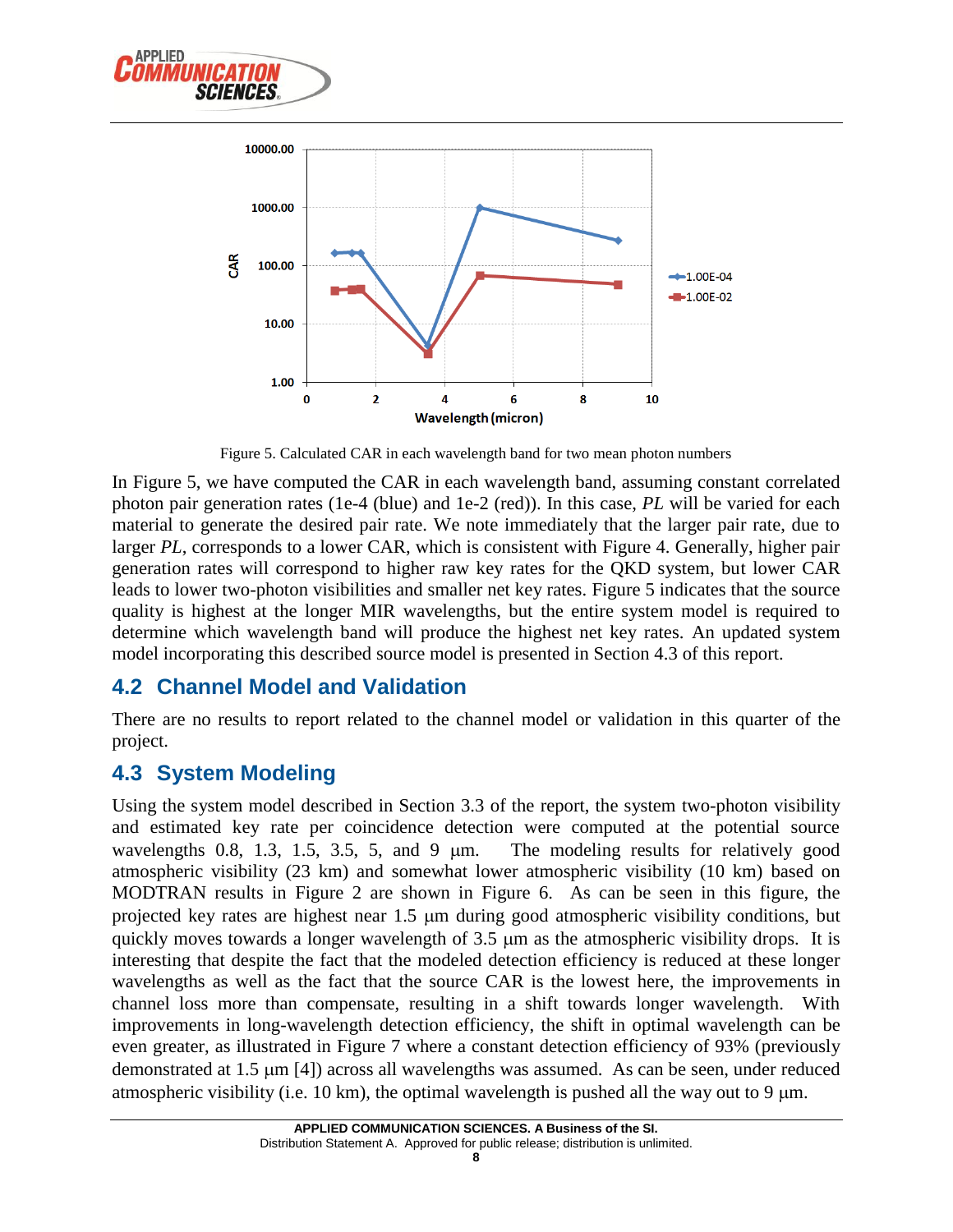



<span id="page-11-1"></span>Figure 6. Modeling results of system two-photon visibility (*V*, left axis) and average key rate per pump pulse as a function of wavelength at atmospheric visibilities of (a) 23 km and (b) 10 km (assuming SNSPD detector model),'



<span id="page-11-2"></span>Figure 7. Modeling results of system two-photon visibility (*V*) and average key rate per pump pulse as a function of wavelength at an atmospheric visibility of (a) 23 km and (b) 10 km (assuming constant 93% detection efficiency).

| Date          | <b>Deliverable/Milestone</b>                           |  |
|---------------|--------------------------------------------------------|--|
| June 2014     | Progress Report No. 1: Year 1, 1 <sup>st</sup> Quarter |  |
| August 2014   | Progress Report No. 2: Year 1, 2 <sup>nd</sup> Quarter |  |
| November 2014 | Progress Report No. 3: Year 1, 3 <sup>rd</sup> Quarter |  |
| February 2015 | Progress Report No. 4: Year 1, 4 <sup>th</sup> Quarter |  |
| May 2015      | Progress Report No. 5: Year 2, 1 <sup>st</sup> Quarter |  |
| August 2015   | Progress Report No. 6: Year 2, 2 <sup>nd</sup> Quarter |  |
| November 2015 | Progress Report No. 7: Year 2, 3 <sup>rd</sup> Quarter |  |
| February 2016 | Progress Report No. 8: Year 2, 4 <sup>th</sup> Quarter |  |

#### <span id="page-11-0"></span>**4.4 Deliverables/Milestones**

**APPLIED COMMUNICATION SCIENCES. A Business of the SI.** Distribution Statement A. Approved for public release; distribution is unlimited.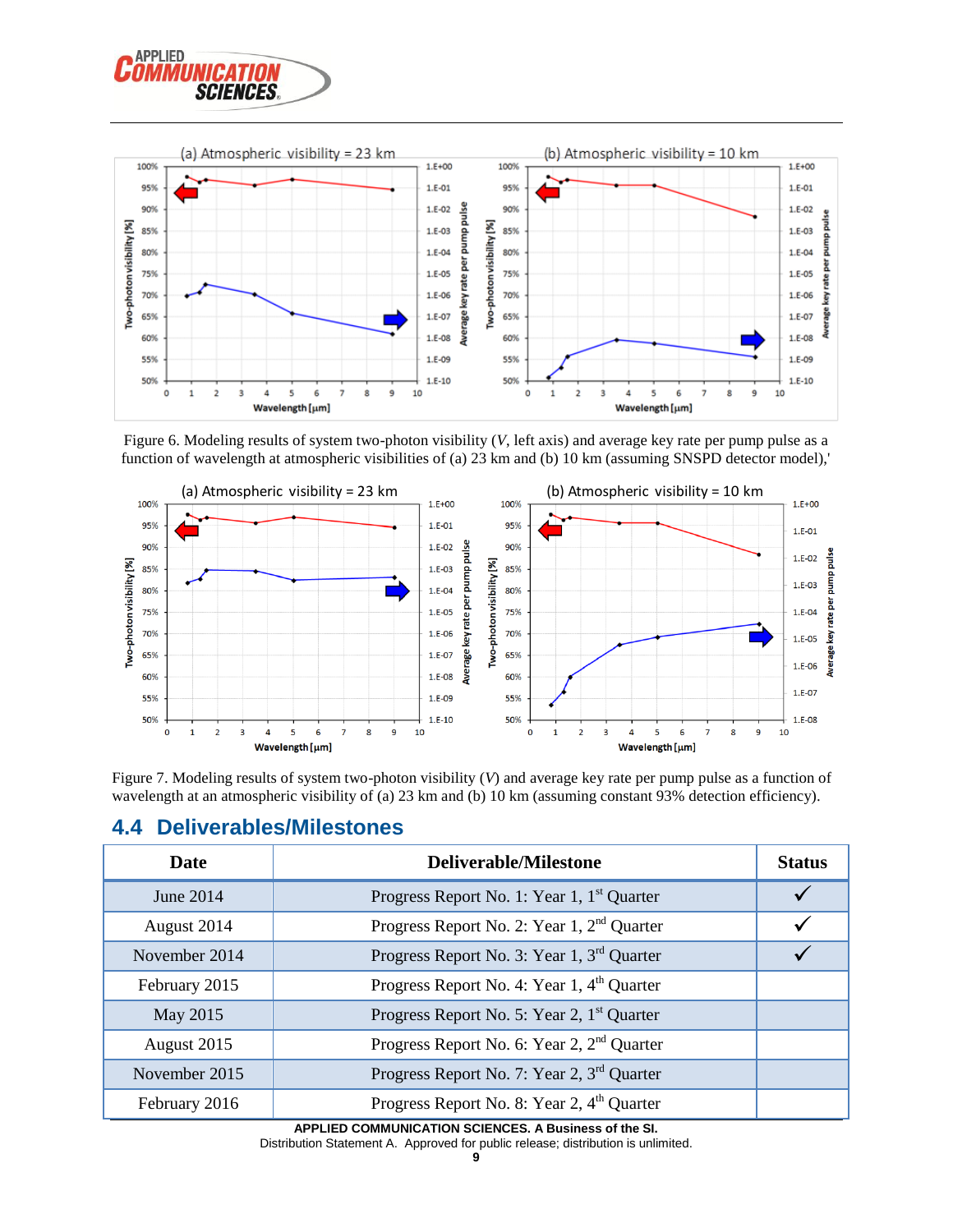

| May 2016      | Progress Report No. 9: Year 3, 1 <sup>st</sup> Quarter  |  |
|---------------|---------------------------------------------------------|--|
| August 2016   | Progress Report No. 10: Year 3, 2 <sup>nd</sup> Quarter |  |
| November 2016 | Progress Report No. 11: Year 3, 3 <sup>rd</sup> Quarter |  |
| February 2017 | Final Report                                            |  |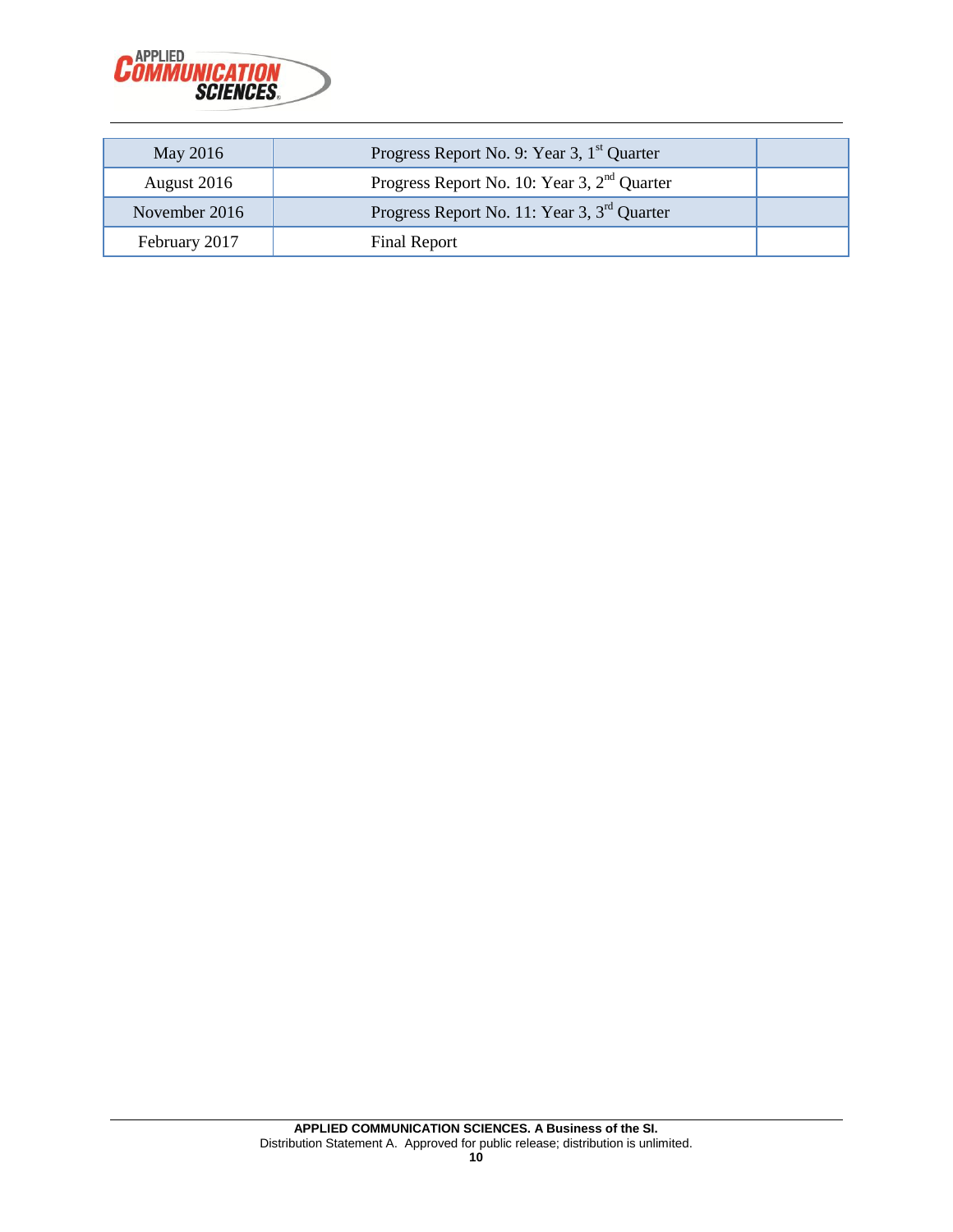

#### <span id="page-13-0"></span>**5 Conclusions**

In the last quarter of the SeaQuaKE project, ACS has developed a model for an entangled photon-pair source based upon the source architecture described in the previous report. The model is used to project source performance at the potential free-space transmission bands of 0.8, 1.3, 1.5, 3.5, 5, and 9  $\mu$ m. In addition, a preliminary full system model incorporating transmitter, channel, and receiver wavelength dependencies was developed to project end-to-end key rate of a maritime quantum communications systems. Our results suggest that with current detector technologies and using maritime atmospheric models, the optimal wavelength may be near 1.5 µm under good atmospheric visibility (e.g. 23 km), but may quickly shift to a longer wavelength of  $3.5 \mu m$  as the atmospheric visibility drops to 10 km. With possible future improvements in detector efficiency at longer wavelengths, our modeling suggest that the optimal wavelength may actually shift further out to  $9 \mu m$  under reduced atmospheric visibility.